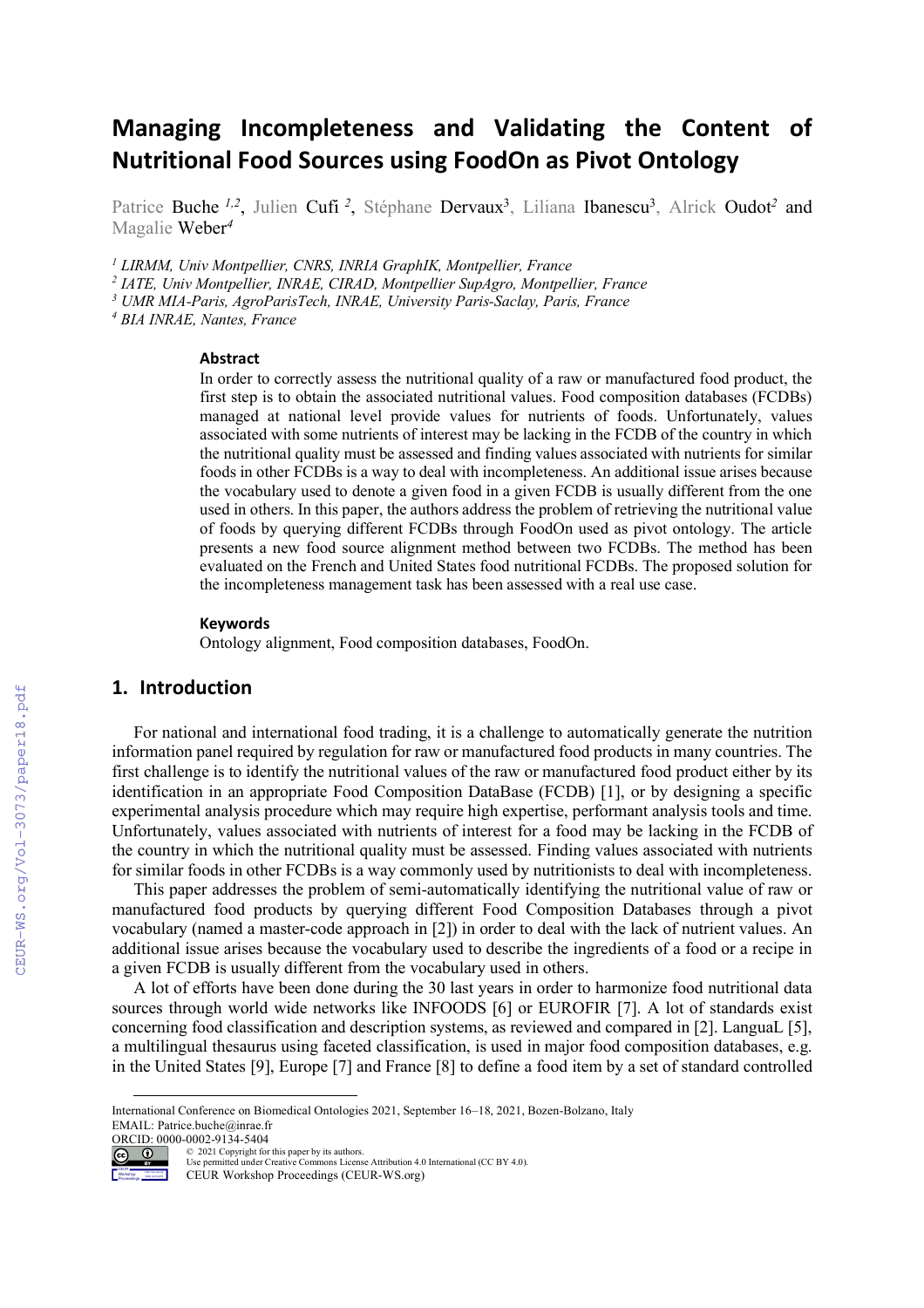terms. Moreover, FoodOn [3] is an ontology, initially based on a conversion of the LanguaL thesaurus, integrated with other resources and aiming to be the open standard controlled vocabulary for food science. In order to be able to integrate these major FCDBs and terminologies, called food sources, this paper proposes to align on FoodOn (that is therefore used as a pivot) a given food using both its LanguaL and English terminological descriptions commonly available in all FCDBs. In this proposed scenario, two foods from two different food sources being indexed with the same LanguaL description and same terminological English description are assumed to represent the same food.

### **2. Principles of the new alignment method**

This flash presentation presents a new method to align a food source on a target one (i.e. FoodOn) using both food LanguaL description and the English terminological description. Our method has two main steps: (1) transformation of the food sources in food ontologies and (2) food product alignment computation based on semantic and syntactic information. In this approach, aligning a new FCDB on FoodOn will take benefit of FCDBs already aligned on FoodOn. Indeed, it allows by transitivity an automatic alignment of the new FCDB on FCDBs already aligned and avoids bilateral alignment efforts between FCDBs. During the French national Meatylab project gathering industrial and academic partners, this approach has been implemented in a new application called MultiDB explorer which currently integrates several national FCDBs including Ciqual and USDA. MultiDB explorer has been in particular used to deal with the lack of values in Ciqual for 3 nutrients of interest selected by industrial partners (Vitamin C, Vitamin B12, iron).

### **3. Flash presentation schedule**

The flash presentation will be composed of three parts: (1) principles of the algorithm used to align food ontologies using FoodOn, (ii) assessment of the algorithm using a Gold Standard specifically realized for this work, (iii) use case assessment consisting in finding in USDA food source values associated with nutrients vitamin C, vitamin B12 and iron when they are not known in Ciqual for a given food. A complete description of this work can be found in [10].

#### **4. Acknowledgements**

This work was partially supported by the FUI Metyl@b Project financed by BPI France.

### **5. References**

- [1] P. Pehrsson, D. Haytowitz (2016). Food composition databases. In Caballero, B., Finglas, P. M., and Toldra, F., editors, Encyclopedia of Food and Health, pp. 16-21. Academic Press, Oxford.
- [2] J. Ireland, A. Moller (2016). Food classification and description. In Caballero, B., Finglas, P. M., and Toldra, F., editors, Encyclopedia of Food and Health, pp. 1-6. Academic Press, Oxford.
- [3] D. M. Dooley, E. J. Griffiths, G. Gosal, P. L. Buttigieg, R. Hoehndorf, M. Lange, L. M. Schriml, F. S. L. Brinkman, W. W. L. Hsiao (2018). Foodon: a harmonized food ontology to increase global food traceability, quality control and data integration, npj Science of Food, 2(1), 1-10.
- [4] P. Shvaiko, J. Euzenat (2013). Ontology matching: State of the art and future challenges. IEEE Transactions on Knowledge and Data Engineering, 25:158-176.
- [5] LanguaL indexed Datasets (2020) The LanguaL indexed Datasets. http://langual.org/langual\_indexed\_datasets.asp
- [6] INFOODS FAO (2020). International Network of Food Data Systems. http://www.fao.org/infoods/infoods/fr/
- [7] EUROFIR (2020). European Food Information Resource. http://www.eurofir.org/
- [8] Ciqual (2020). French food composition table. https://ciqual.anses.fr/
- [9] USDA (2020). National Nutrient Database for Standard Reference. https://ndb.nal.usda.gov/ndb/